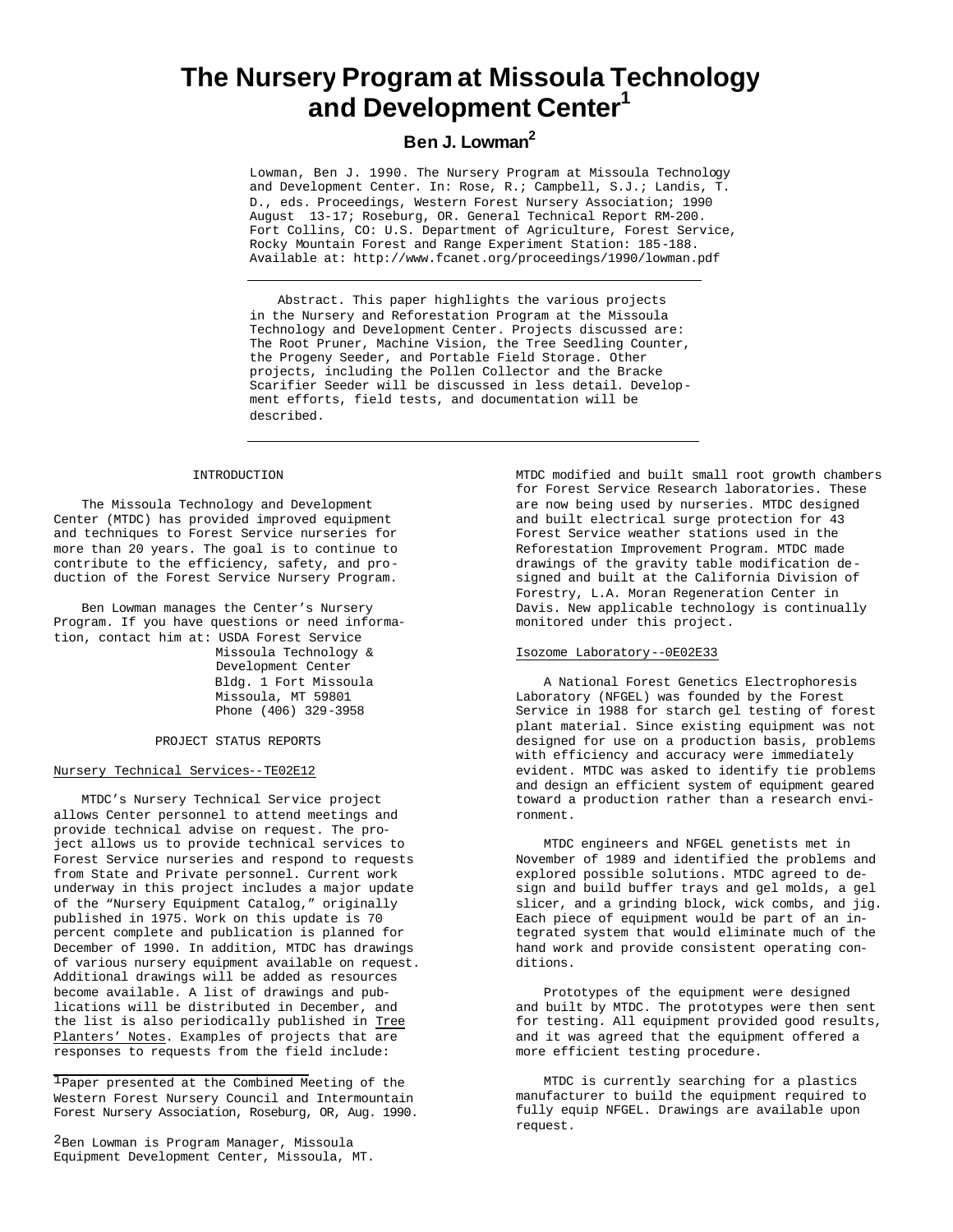

Field Storage Refrigeration Unit



Automated Tree Seedling Counter

### Field Storage--6E62E11

A portable pick97up sized refrigeration unit was developed under contract by Polar Products of Torrence, California. The 12-volt system operates from the 1297volt vehicle electrical system, a photo-voltaic array with a backup battery or 110- VAC through a battery charger.

The unit was field tested in Region 6 during spring planting. Reviews were mixed. Illinois Valley Ranger District, on the Siskiyou National Forest, reported in97bag temperatures were held below 35 F during a 6 to 10 hour day. Walla Walla Ranger District found the cooling capacity of the reefer to be adequate. The tree hauling capacity was insufficient since this District has fairly large planting sites. Suggested improvements were an easier method of inclining the PV array, simplifying the AC (battery charger) hookup, and reducing the overall weight.

A random survey of the field conducted by Dick Miller, WO Timber staff, suggested the demand for this unit varies. Regions 5 and 8 were the most enthusiastic. Many respondents were reluctant to use anything more mechanical than an insulated box and ice.

In FY91, MTDC is considering developing a 110-VAC storage unit. This unit would have a more simple electrical system and would require less maintenance.

#### Seedling Counter--5E52E28

To meet the demand for seedlings for national reforestation efforts, Forest Service nursery managers must have accurate cultural and inventory data. Much of this information is obtained by seedling counts. Such counts are labor-ntensive and expensive.

An automated tree seedling counter was developed by MTDC with the aid of two contracts to Dr. Glenn Kranzler of Oklahoma State university.

The counter consists of light emitter and receiver circuitry housed in sealed aluminum enclosures and mounted on a skid. There is a magnetic pick up for determining distance traveled and to provide a reference for measuring stem diameter. A computer allows data storage and retrieval and interfaces with a personal computer. Along with a battery, all these components are mounted on a cart that attaches to a tractor with a three-point hitch. The heart of the machine is its unique opto-electronics that permit accurate seedling counts. A count is made each time a seedling interrupts the invisible light beam between the emitter and the receiver. Once a run is completed, the on-board computer can provide a diameter range of seedlings in the bed and distance traveled. It also produces a profile of seedling stem diameter versus quantity, from one-eighth millimeter to 30 millimeters in one-eighth millimeter increments. This data gives nursery managers an indication of how many seedlings wont meet their grading criteria.

A video, "The Seedling Counter" is available on request from MTDC.

#### Progeny Test--7E72E27

A seeder for exact placement of tree seeds for progeny testing has been developed. Two units were built and delivered to Bend Pine Nursery in Oregon and Wind River Nursery in Washington.

Seeds are individually placed into a "shutter Box" apparatus in the seed laboratory using "air" tweezers. Each shutter box container holds 96 seeds. The shutter boxes are then taken to the field and sown with the seeder.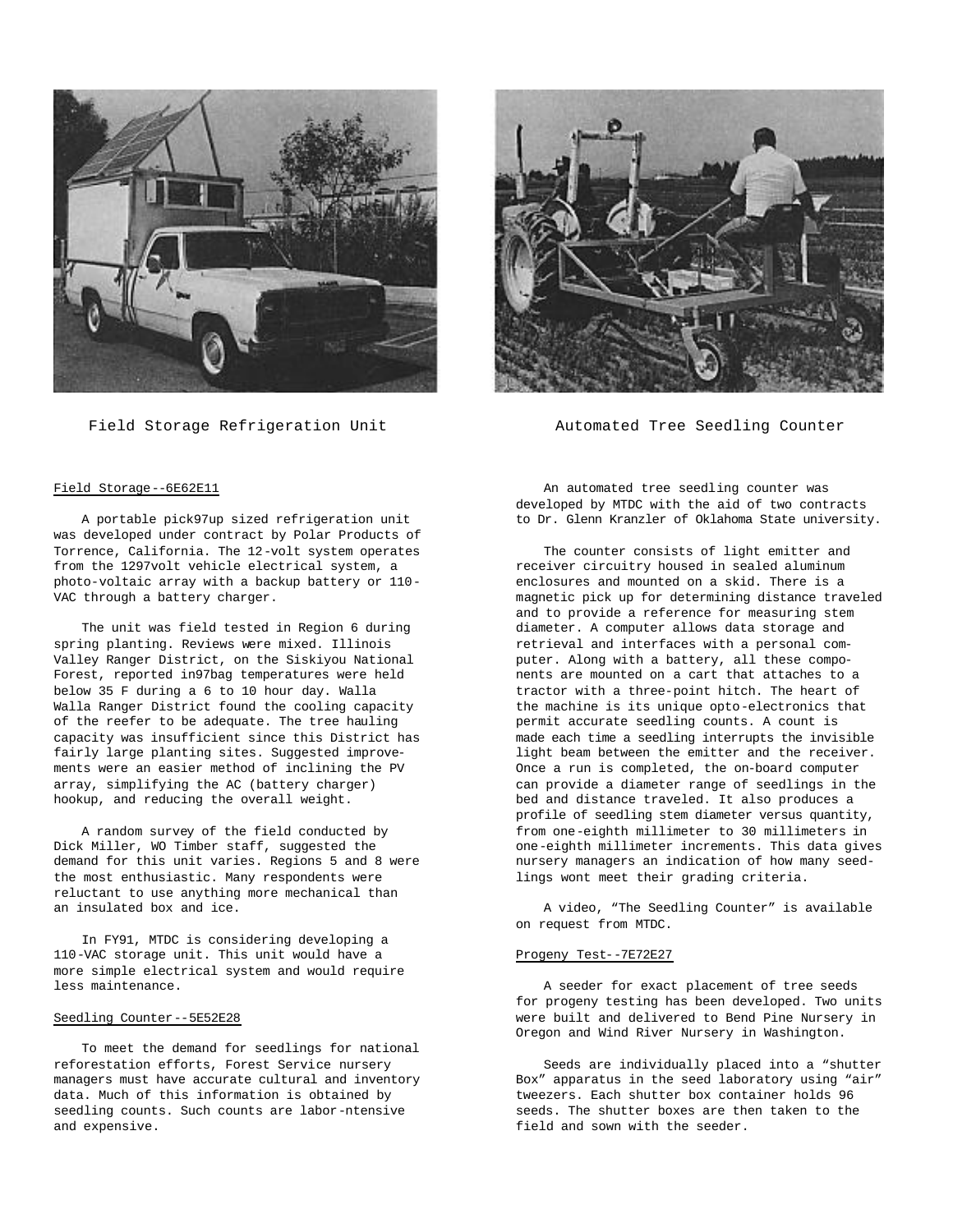Two units were built and field tested. A publication and drawings will be prepared in FY 1991 and may be requested.

#### Pollen Collector--8E82E18

The Pollen Collection and Dispenser Project actually consists of two efforts, one to develop equipment to collect pollen for subsequent mass pollination uses and the other to develop equipment to apply pollen in controlled pollination work. The pollen collection equipment work is being done with Don Copes of the Pacific Northwest Forestry Sciences Laboratory in Corvallis, Oregon, on West Coast Douglas-fir. The pollen application equipment work is being done with Floyd Bridwater of the Southern Forestry Sciences Laboratory at Raleigh, North Carolina, on Loblolly Pine.

Several devices were evaluated for collecting pollen including: enclosing the lower two-thirds of the tree with canvas and shaking the tree; blowing through the tree and collecting on the opposite side; and vacuuming the tree and collecting electrostatically or with a cyclone separator. All of these methods work to some degree, but all have drawbacks. The cyclone separator was selected as the most promising and its development is continuing.

For application of pollen several air injector devices were evaluated for metering pollen into the airstream and several emitters for directing the pollen onto the individual cones were also evaluated. The equipment developed is light weight for application from an aerial bucket. We are in the process of making drawings of the applicator and looking at equipment for controlled pollen application.

#### Bracke Scarifier--9E92E18

The Seminole Ranger District on the Ocala National Forest asked MTDC to improve the Bracke seeder/scarifier machine to obtain better stocking for direct seeding of sand pine.

MTDC added an air planter to the unit as well as a Dickey John planter monitor. Drag chains were added to both units to cover seeds placed in the scarified spots. The seed drop location on the old planter unit was modified to improve its performance with an optional plate to restore it to the original configuration. The Bracke drive chain boxes were repaired, cleaned, and re-lubed.

The new air planter unit distributed the seeds out longer along the patch and delivered 25 seeds per patch. The Seminole Ranger District used the machine for 300 to 400 acres and had no problems with the machine. On inspecting the fields planted, the seeds were adequately covered, but the ground was still loose and had not packed around the seed. It appears that a packing mechanism would provide a more optimum seed bed.

MTDC considered a BC drag chain scarifier as an alternative to the Bracke Seeder Scarifier. The scarifier was assembled with the drawbar pulling three double-chain assemblies equally spaced. The scarifier was pulled with a D-4 crawler tractor. One test plot was broadcast seeded and then chain scarified and a second plot was first scarified and then broadcast seeded. Seedling germination will be monitored on these plots.

Although the three double-chain configuration was adequate, the double-chain caused more soil disturbance or ridging than desired, so the scarifier was re-configured with five single chain assemblies. About 400 acres were seeded with the BC drag chain scarifier in the five single chain configuration. A cyclone broadcast seeder was mounted to the front of a skidder that pulled the scarifier. The seed is placed over the ground by the seeder and then covered by the drag chain scarifier. Other seeders may be used in this system to better control the quantity and placement of the seed before covering. Further modifications will be tested in FY 91.

#### Machine Vision--9E92E19

Tree seedlings are grown in Forest Service bare-root nurseries based on specifications tailored to specific Forest and District needs. After lifting, seedlings are delivered to packing sheds for grading and packing. Each Forest Service nursery has developed its own quality control standards for the seedlings they deliver to field units for outplanting.

The current quality control and grading process is unacceptably labor-intensive and expensive. The graders cull seedlings that do not meet field specifications, count seedlings that do meet specifications, and place them on a packing belt for final processing and packaging. The grader sorts the seedlings by stem diameter, top length, root area and overall quality. Quality control is maintained by checkers who sample graded seedlings and monitor grader's performance.

MTDC was asked to determine the feasibility of automating the quality control and grading process in an effort to reduce costs.

Work was done on contract to Oklahoma State University by Dr. Glenn Kranzler and Mike Rigby. They investigated using machine vision to perform the grading or quality control measurements needed in seedling grading operations. Machine vision and image processing were used to measure various morphological properties of seedlings. A grading scheme was integrated into the software to accept or cull each seedling, depending on morphological characteristics.

OSU's study proves that machine vision can measure morphological features more consistently